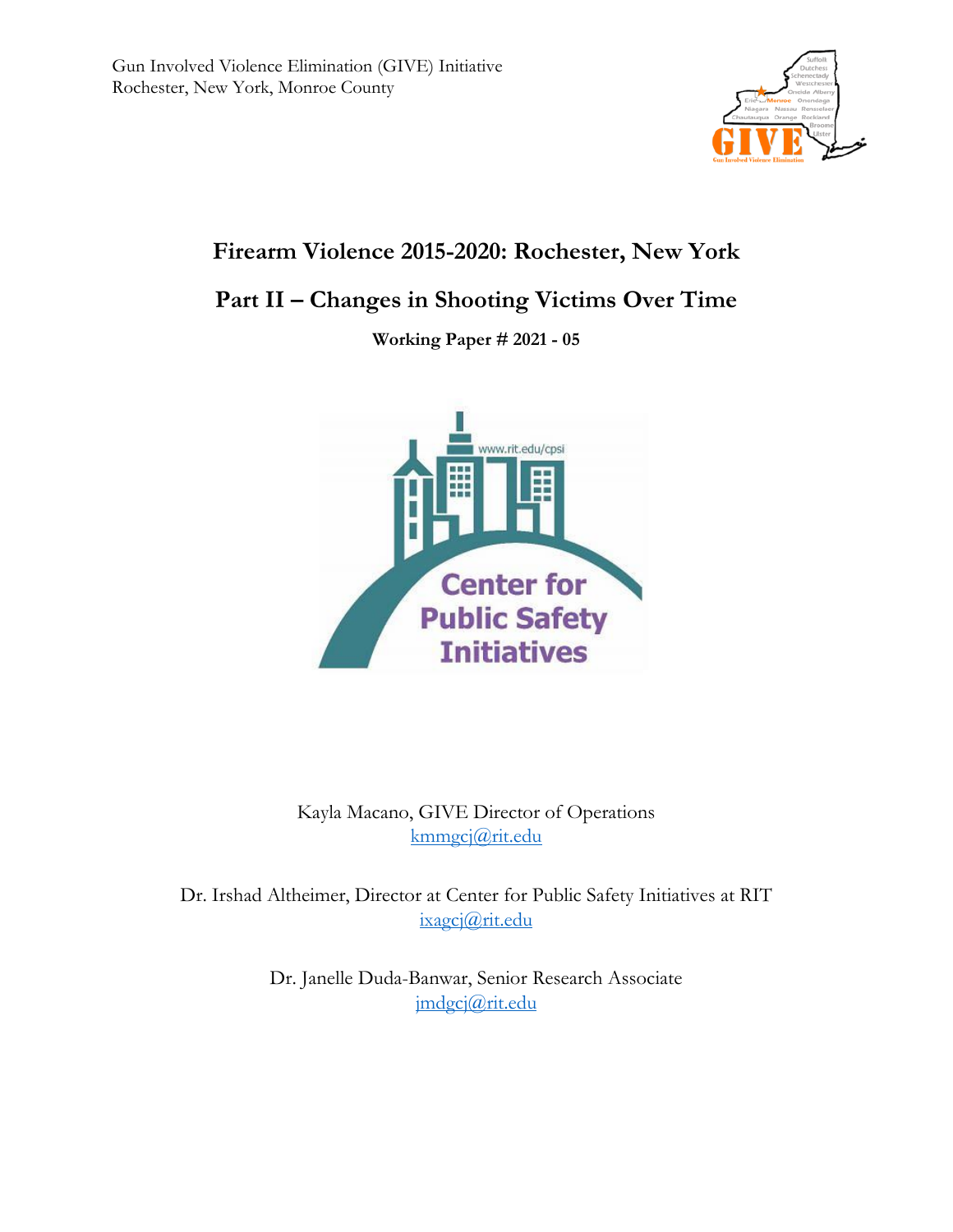#### **Overview**

Violent crimes are perceived as the most common type of crime, because they get more attention from the media and law enforcement. However, violent crime makes up only 17% of total crime<sup>1</sup> in Rochester, NY. The seriousness of these incidents is one of the reasons for both the media and this series' focus. In 2020, there was a substantial increase in violent crime both nationally and locally. The violence levels in 2020 are unlike any in the last two decades, both in the City of Rochester and across New York State. This working paper series will look at shooting incidents, shooting victims, all homicides that occurred in 2020, and arrests for illegal weapons possession. This paper is the second of five in this series on local gun violence. Below, an analysis of shooting victims over time will be presented

## **Shooting Victims 2015-2020 Data Discussion**

Shooting victims are victims of firearm-related assaults that were struck with a bullet. The data include fatal and non-fatal shootings. For ease of discussion and to keep this paper brief, they are combined in each chart. In 2020, 82% of the 51 total homicides were firearm related, and will be included in this paper (fatal shooting victims). All 51 homicides will be discussed in the third paper in this series.

The first paper in this series discussed the shooting victims in 2020. One year time-frames can be beneficial for a review, but in order to determine trends and if something out of the ordinary is occurring, it is necessary to look at multiple years. This paper will discuss shooting victims from 2015- 2020; year-by-year and averages will be examined. As mentioned above, these longer comparisons can determine the increase or decrease in a certain year compared to the average, and determine if it is 'normal' or outside of the expected  $+/- 20\%$  range.

The data in Chart 1 include fatal and non-fatal shooting victims from the last six years. The years 2015-2019 all have similar levels and trends in shootings. The range in shootings from 2015 to 2019 by month was between 6 and 27 victims. The orange line indicates the shooting victims in 2020, and just by looking it is clear that 2020 was very different than years past. In 2020, the range in shooting victims by month was 10 to 48. Further, every single month after May 2020 had more shooting victims than the respective month in the previous 5 years. This is an indication that gun violence is elevated from previous years. This will be looked at again later in this paper (Chart 4), showing that these highs are historic for Rochester.

 $\overline{a}$ <sup>1</sup> Average of 2016-2020 Part I Crimes[; https://data-rpdny.opendata.arcgis.com/pages/crime](https://data-rpdny.opendata.arcgis.com/pages/crime)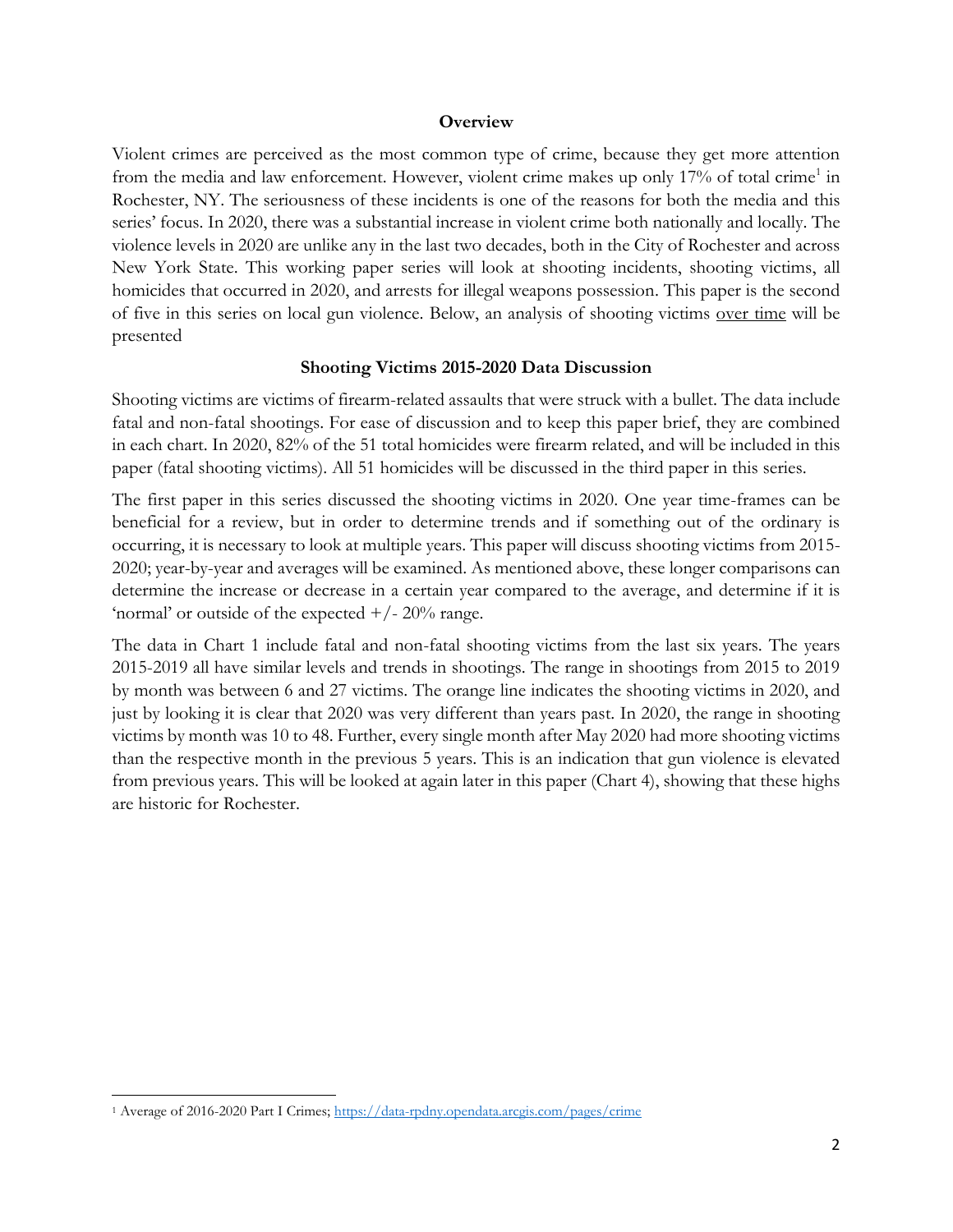## **– 2020 Comparative Data<sup>2</sup>**



Chart 1. Fatal and Non-Fatal Shooting Victims in Rochester, NY <sup>3</sup> January 2015 – December 2020; n = 1,235

Chart 2. Breakdown of Fatal and Non-Fatal Shootings January 2015 – December 2020; n = 1,235



 $\overline{a}$ <sup>2</sup> The datasets below include incidents from January 1, 2015 through December 31, 2020.

<https://data-rpdny.opendata.arcgis.com/datasets/rochester-ny-shooting-victims>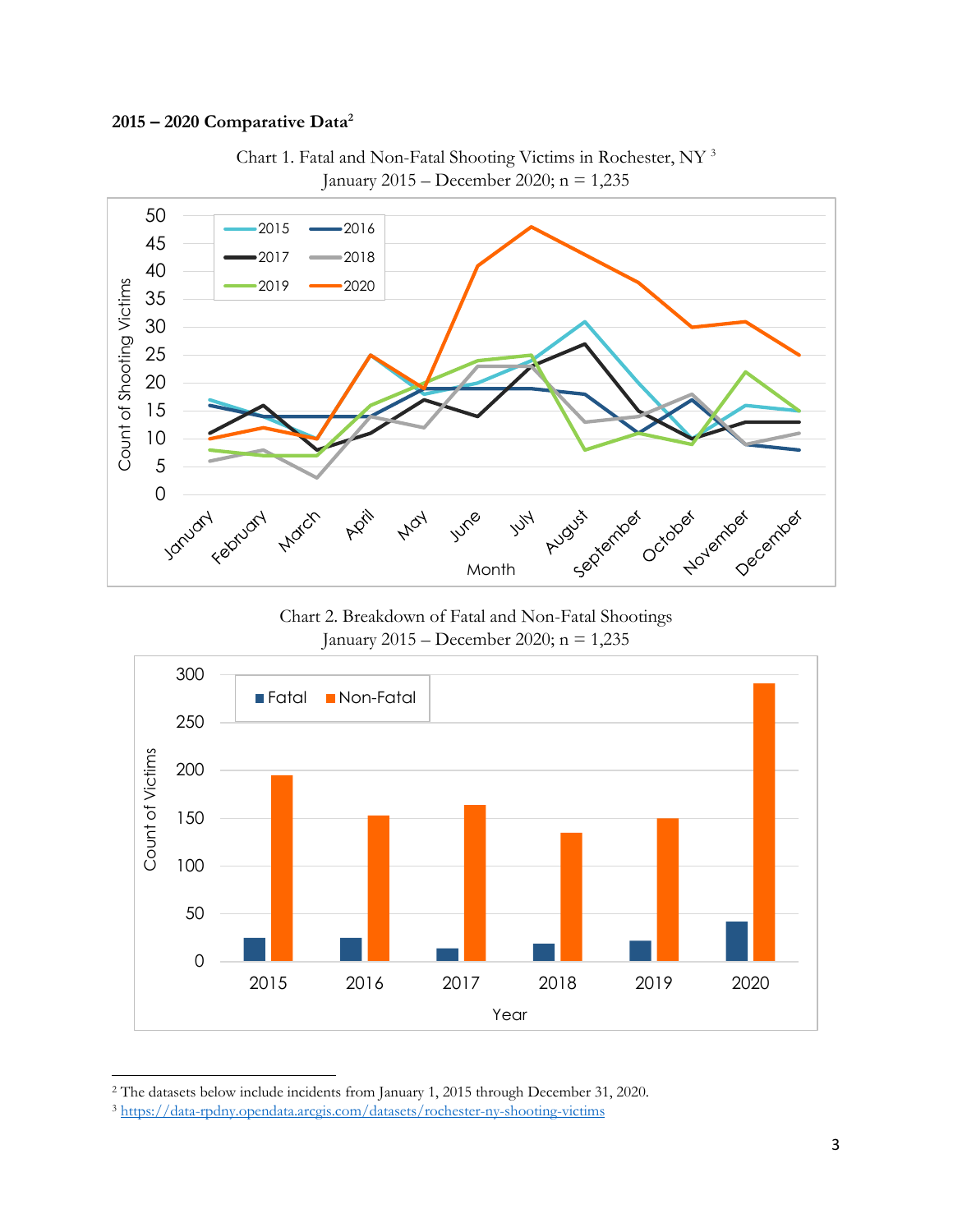Chart 2 shows the number of fatal versus non-fatal victims over the last six years, by year. As seen below, 2020 did have the highest count of both fatal and non-fatal shooting victims, and 2015 was the second highest over the last six years but had about 33% fewer non-fatal victims and 41% fewer fatal victims than 2020.

Though the number of shooting victims increased drastically in 2020 from previous years, the table below shows the percentage of fatal shooting victims across the years. It is important to note that there was not a large increase in the *proportion* of fatal shooting victims in 2020 when compared to years prior. As seen in Chart 3 below, over the last six years, the proportion of shootings that were fatal ranged from about 8% to 14% of total shooting victims. While the total number of shooting victims in 2020 was much higher than the five years prior, the percent of those shootings that were fatal was right in the middle of this range. The highest percent of fatal shooting victims was in 2016.

| $n = 1,235$ |                                                |  |  |
|-------------|------------------------------------------------|--|--|
| Year        | <b>Percent of Shootings</b><br>that were Fatal |  |  |
| 2015        | 11.36%                                         |  |  |
| 2016        | 14.04%                                         |  |  |
| 2017        | 7.87%                                          |  |  |
| 2018        | 12.34%                                         |  |  |
| 2019        | 12.79%                                         |  |  |
|             | 12.35%                                         |  |  |

Chart 3. Proportion of Fatalities in Shooting Victims  $2015 - 2020$ 

The spike in violence in 2020 began around March (see Chart 1), which is the same time that the COVID-19 pandemic brought everything to a halt in Monroe County. While it is difficult to determine what may be the specific causes for such increases, we can hypothesize that the COVID-19 pandemic had some impact on the violence in 2020; the stress of the pandemic, plus the closing of many stores, restaurants, and job losses increased frustration in many.

"Increased levels of strain within communities increase the likelihood of residents experiencing negative emotions, such as frustration and anger. The increased levels of negative emotion within these communities then increases the likelihood of persons within those neighborhoods mistreating or getting into fights with one another. Hence, increased levels of strain produce a ''charged'' environment conducive to crime, particularly violent crime" (Warner & Fowler, 2003, p. 512).

The pandemic and lockdown limitations, coupled with interpersonal problems that may arise, the [increase in guns](https://www.fbi.gov/file-repository/nics_firearm_checks_-_month_year.pdf/view) in circulation, and poor structural conditions exacerbated by the pandemic, can create the perfect storm for violence to occur. We can hypothesize that the COVID-19 pandemic did have an impact on crime and violence in 2020, but future research will look deeper into this, and other potential factors.

Additionally, the monthly totals for violence are some of the highest since 2000. Seven of the eleven months in 2020 fall into this category. The table below shows the highest and lowest number of shooting victims by month and year. The year 2020 had the most months with the highest number of shooting victims compared to any other year.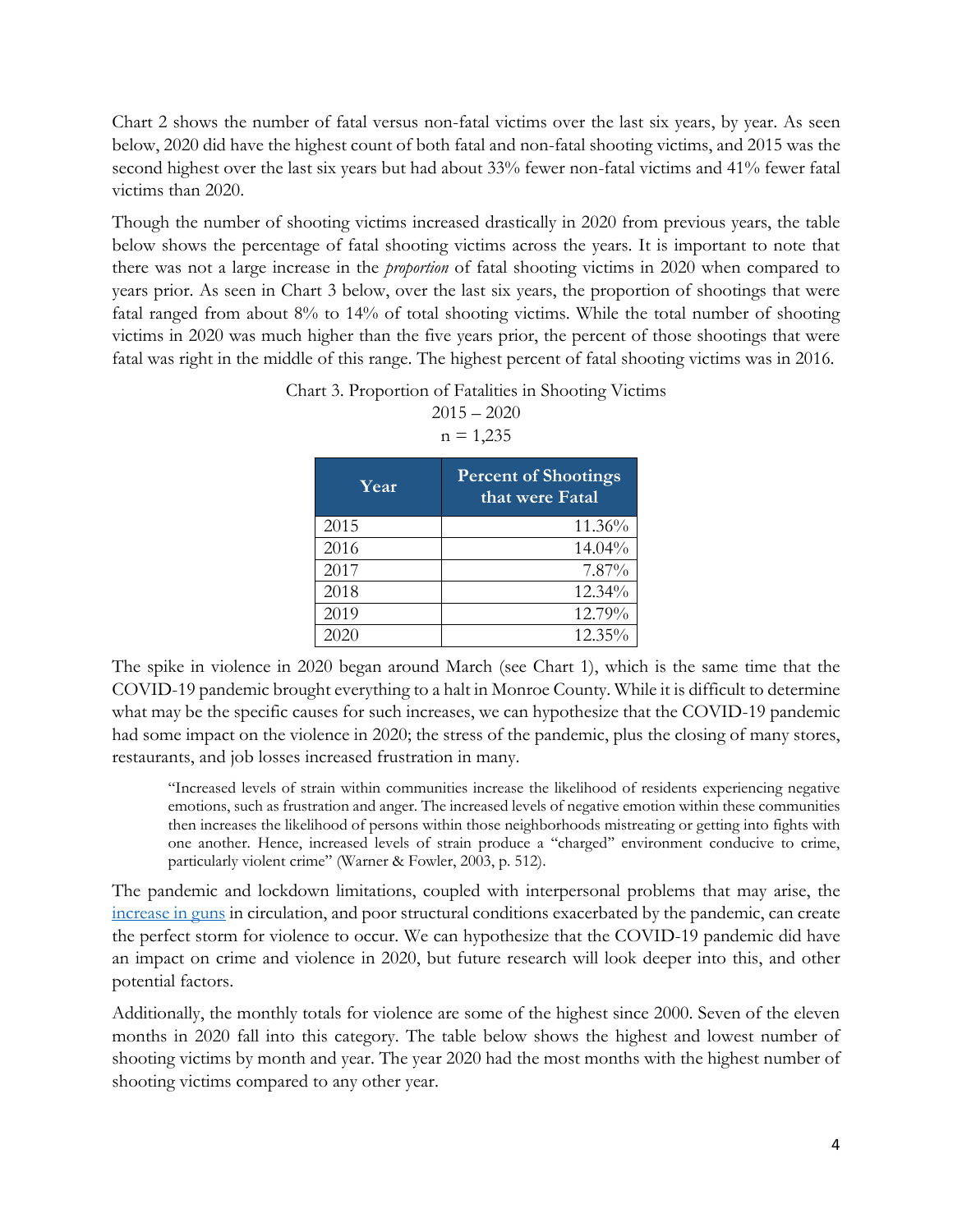| Month         | Low                             | Average  | High            |
|---------------|---------------------------------|----------|-----------------|
| <i>anuary</i> | $n = 6(2000, 2001, 2018, 2019)$ | $n = 13$ | $n = 17(2012)$  |
| February      | $n = 3(2011)$                   | $n = 9$  | $n = 16(2017)$  |
| March         | $n = 3(2000, 2011)$             | $n = 11$ | $n = 18(2008)$  |
| April         | $n = 3 (2000)$                  | $n = 15$ | $n = 21 (2020)$ |
| May           | $n = 7(2004)$                   | $n = 17$ | $n = 28(2005)$  |
| June          | $n = 5(2009)$                   | $n = 21$ | $n = 36(2020)$  |
| July          | $n = 7(2001)$                   | $n = 23$ | $n = 44 (2020)$ |
| August        | $n = 5(2019)$                   | $n = 22$ | $n = 39(2020)$  |
| September     | $n = 6(2010)$                   | $n = 18$ | $n = 32 (2020)$ |
| October       | $n = 8(2017)$                   | $n = 17$ | $n = 26 (2020)$ |
| November      | $n = 6(2014)$                   | $n = 15$ | $n = 26 (2020)$ |
| December      | $n = 4 (2007)$                  | $n = 14$ | $n = 26 (2020)$ |

Chart 4. Monthly Lows and Highs of Fatal and Non-Fatal Shooting Victims January 2000 – December 2020, n = 3,541

As mentioned above, the normal range for local fluctuations in shooting victims year-over-year is between -20% and  $+20\%$ . This  $+/-20\%$  range is reflected by the dotted lines in Chart 5 below, along with the percent change in shooting victims from year to year between 2011 and 2020. Based on expected fluctuations, the years that stand out are 2012 and 2020. Both of these years had over 20% increases, indicating that the violence that occurred was out if the "normal" range. The percent change in 2012 was about 50% from 2011, but the change in 2020 was over 90% from 2019.

Chart 5. Percent Change in Fatal and Non-Fatal Shooting Victims, Rochester, NY  $2011 - 2020$ , n = 2,011